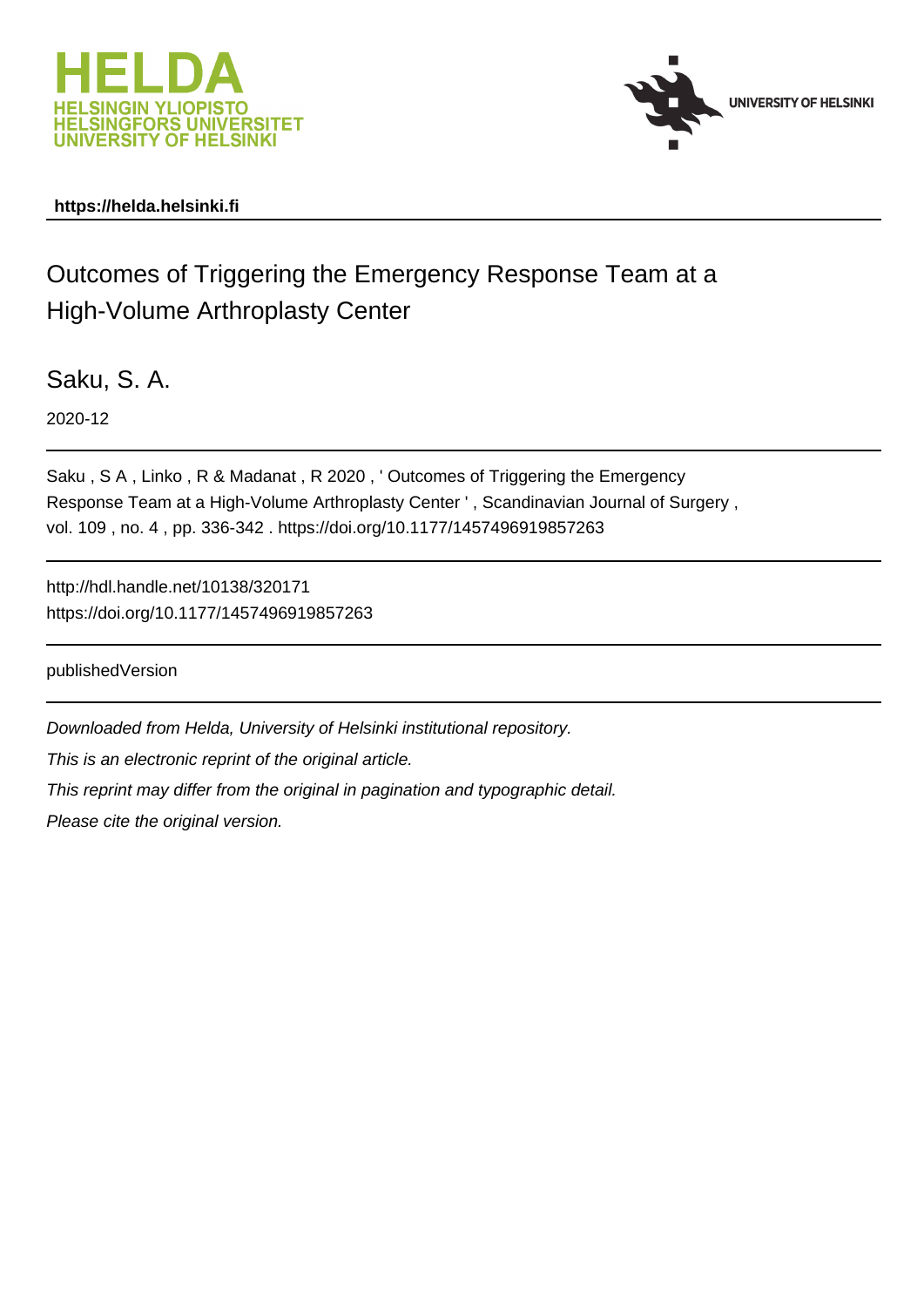

# **Outcomes of Triggering the Emergency Response Team at a High-Volume Arthroplasty Center**

# **S. A. Saku1 , R. Linko2, R. Madanat1**

1Department of Orthopedics and Traumatology, University of Helsinki and Helsinki University Hospital, Helsinki, Finland

2Division of Anesthesiology, Department of Anesthesiology, Intensive Care and Pain Medicine, University of Helsinki and Helsinki University Hospital, Helsinki, Finland

# **Abstract**

*Background and Aims:* **Emergency Response Teams have been employed by hospitals to evaluate and manage patients whose condition is rapidly deteriorating. In this study, we aimed to assess the outcomes of triggering the Emergency Response Teams at a highvolume arthroplasty center, determine which factors trigger the Emergency Response Teams, and investigate the main reasons for an unplanned intensive care unit admission following Emergency Response Team intervention.**

*Material and Methods:* **We gathered data by evaluating all Emergency Response Team forms filled out during a 4-year period (2014–2017), and by assessing the medical records. The collected data included age, gender, time of and reason for the Emergency Response Teams call, and interventions performed during the Emergency Response Teams intervention. The results are reported as percentages, mean**±**standard deviation, or median (interquartile range), where appropriate. All patients were monitored for 30days to identify possible intensive care unit admissions, surgeries, and death.**

*Results:* **The mean patient age was 72 (46–92) years and 40 patients (62%) were female. The Emergency Response Teams was triggered a total of 65 times (61 patients). The most common Emergency Response Team call criteria were low oxygen saturation, loss or reduction of consciousness, and hypotension. Following the Emergency Response Team call, 36 patients (55%) could be treated in the ward, and 29 patients (45%) were transferred to the intensive care unit. The emergency that triggered the Emergency Response Teams was most commonly caused by drug-related side effects (12%), pneumonia (8%), pulmonary** 

Correspondence: Sami A. Saku, B.M. Department of Orthopedics and Traumatology University of Helsinki and Helsinki University Hospital Sairaalakatu 1 PL 900 00029 HUS Vantaa Finland Email: [sami.saku@helsinki.fi](mailto:sami.saku@helsinki.fi)

Scandinavian Journal of Surgery 2020, Vol. 109(4) 336–342 © The Finnish Surgical Society 2019 Article reuse guidelines: [sagepub.com/journals-permissions](https://uk.sagepub.com/en-gb/journals-permissions)<br>DOI: 10.1177/1457496919857263 DOI: 10.1177/1457496919857263 [journals.sagepub.com/home/sjs](https://journals.sagepub.com/home/sjs) **SSAGE**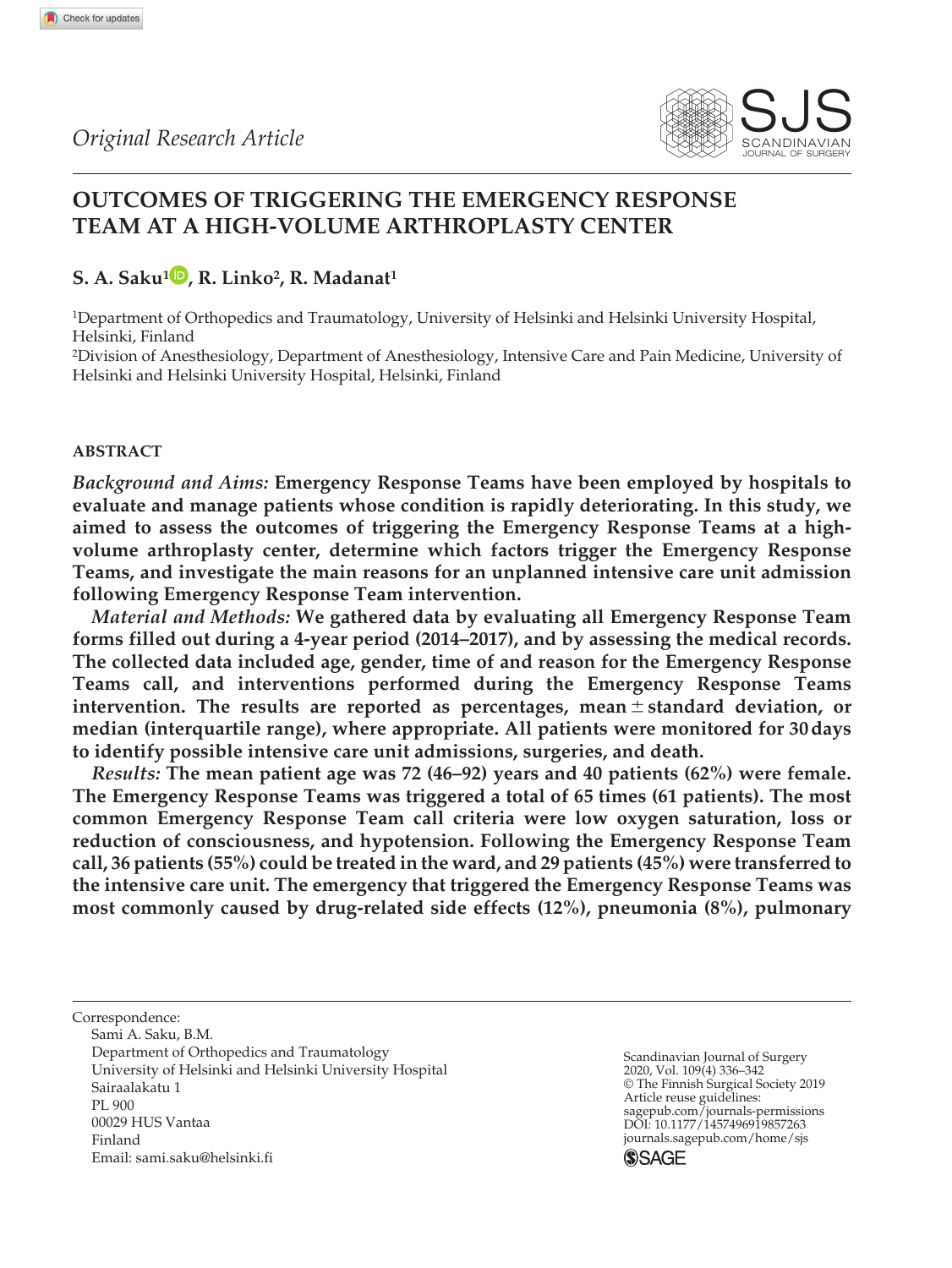**embolism (8%), and sepsis (6%). Seven patients (11%) died during the first 30days after the Emergency Response Teams call.**

*Conclusion:* **Although all 65 patients met the Emergency Response Teams call criteria, potentially having severe emergencies, half of the patients could be treated in the arthroplasty ward. Emergency Response Team intervention appears useful in addressing concerns that can potentially lead to unplanned intensive care unit admission, and the Emergency Response Teams trigger threshold seems appropriate as only 3% of the Emergency Response Teams calls required no intervention.**

Key words: Arthroplasty; replacement; hip; arthroplasty; replacement; knee; postoperative complications; hospital rapid response team; intensive care unit; critical care

# **INTRODUCTION**

Although the outcomes of total joint arthroplasty (TJA) have improved substantially in recent decades, arthroplasty procedures entail inherent risks of severe complications. The reported incidence of major adverse events after arthroplasty is between 1.7% and 4.6%, and the rate of life-threatening complications is as high as 4.4% (1, 2). It has been estimated that up to 1 in 30 patients will require critical care services after arthroplasty (3). Most major complications after TJA occur during hospitalization, usually within the first four postoperative days (1). Common medical emergencies include pulmonary embolism, tachyarrhythmia, and acute myocardial infarction (1).

As hospitals face issues of cost containment, planned and unplanned intensive care unit (ICU) admissions add significant costs to inpatient care.

Emergency Response Teams (ERTs) have been employed by hospitals to evaluate and manage hospitalized patients whose condition is rapidly deteriorating, and have been shown to reduce postoperative morbidity and mortality, and prevent unplanned ICU admissions (4–6). An ERT usually consists of physicians with experience in critical care and anesthesiology, and nurses who have received special training.

Several different terms are commonly used for the same type of service, providing immediate intervention by experienced healthcare professionals for patients whose condition is rapidly deteriorating. The most common terms used in the literature are ERT, rapid response team (RRT), and medical emergency team (MET). In our study, we chose to use the ERT term, which to our knowledge is synonymous with the other terms.

ERT studies have mostly been performed in wholehospital settings with highly mixed patient populations (4–7), and the use of ERTs in specialized arthroplasty units has not been thoroughly described. Early ERT intervention might provide benefits regarding both patient safety and financial aspects by identifying and treating deteriorating ward patients early enough to prevent postoperative complications and unplanned ICU admissions. Evaluating ERT interventions may shed light on serious postoperative complications or close-call situations that might be preventable.

The aim of this study was to determine which factors trigger the ERT at a high-volume tertiary arthroplasty center, and subsequently to assess the outcomes of ERT intervention. We also aimed to assess the most common ERT interventions, and the main reasons for ICU admission following ERT intervention.

# Materials and Methods

We retrospectively reviewed all prospectively collected ERT forms that were filled out between 2014 and 2017 at a single high-volume academic arthroplasty center. The ERT form is a standardized paper form that is filled out by the nurse who makes the ERT call (8). The ICU at our institution is level II according to the American College of Critical Care Medicine guidelines (9). It provides invasive monitoring, invasive mechanical ventilation, but not dialysis.

# Fast-Track Protocol and Pain **MANAGEMENT**

A fast-track protocol for joint replacements (10, 11) has been in use at our institution since 2009, and the hospital length of stay (LOS) after elective primary TJA is usually 2 or 3days. The average yearly number of TJAs during the study period was 1053 total knee arthroplasties (TKA), 144 revision TKA, 897 total hip arthroplasties (THA), and 222 revision THA. In total, 9265 TJAs were performed during the study period. Prior to surgery, patients receive both spoken and written information about rehabilitation. Patients are typically mobilized on the day of surgery, and receive physiotherapy daily until the mobilization-related discharge criteria are met. The discharge criteria are strictly functional; in other words, the patient is discharged when able to walk a short distance, dress and visit the bathroom independently, the pain is under control without strong opioids, and the wound is dry.

The standard postoperative pain medication consists of 600mg ibuprofen three times daily and 1000mg acetaminophen three times daily. Strong opioids (e.g. oxycodone) are usually given only on the first postoperative day, and weaker opioids (e.g. codeine or tramadol) are given starting on the second day postoperatively, if required. Patients are not discharged with strong opioids.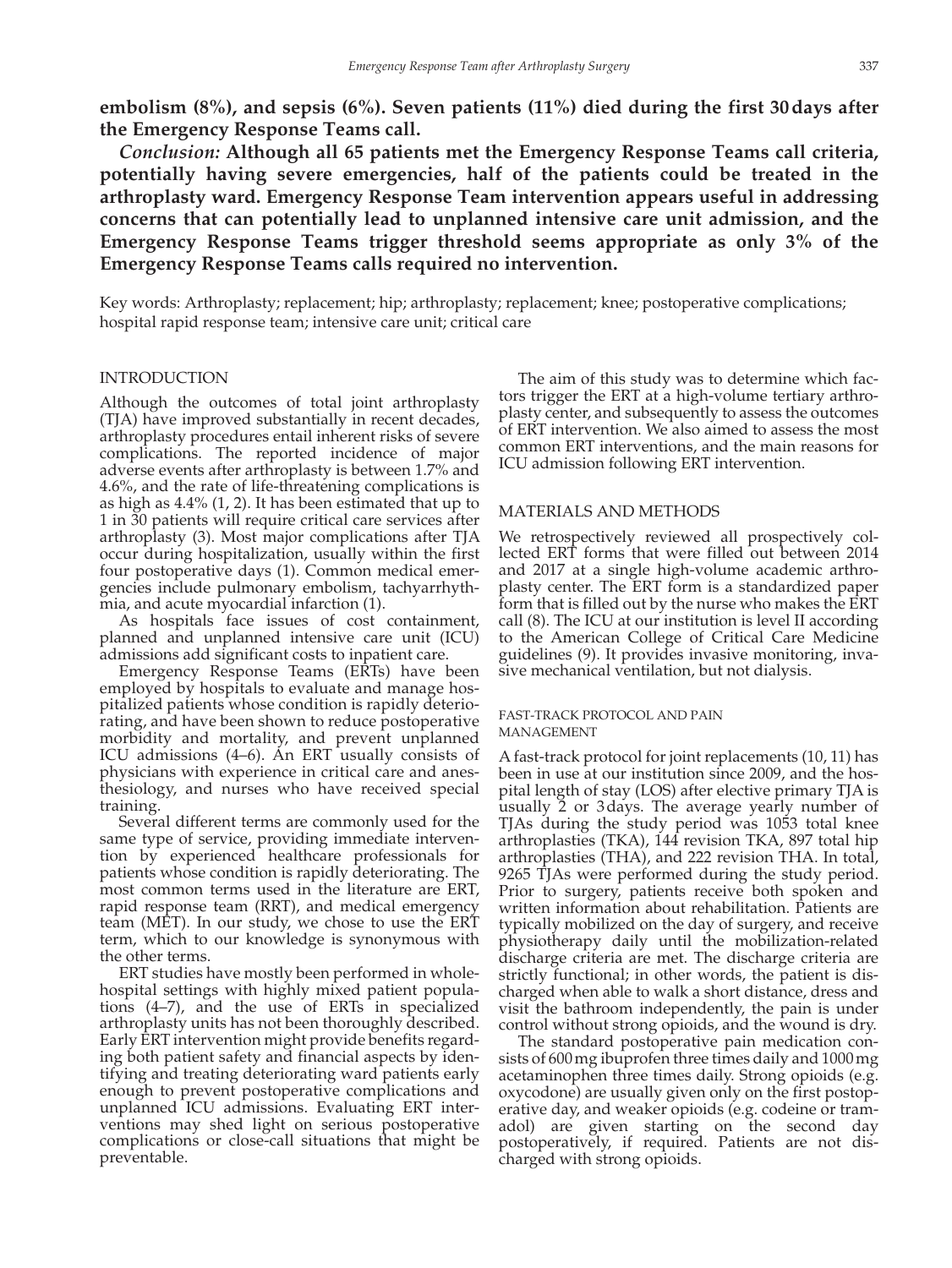#### 338 *S. A. Saku, et al.*

| TABLE 1                                              |
|------------------------------------------------------|
| ERT call criteria leading to ERT call, all patients. |

| ERT call criteria, as displayed on ERT form |                                              | ERT calls with criterion met, N, $\%$ <sup>a</sup> |          |
|---------------------------------------------|----------------------------------------------|----------------------------------------------------|----------|
| Ventilation                                 | Airways at risk                              |                                                    | 3.1      |
|                                             | Breathing frequency $\leq 8/\text{min}$      |                                                    | $\Omega$ |
|                                             | Breathing frequency $> 28/min$               |                                                    | 7.7      |
|                                             | $SpO_2$ < 90% with oxygen                    | 24                                                 | 36.9     |
| Circulation                                 | Systolic blood pressure <90mmHg repeatedly   | 15                                                 | 23.1     |
|                                             | Heart rate $<$ 40/min                        | 3                                                  | 4.6      |
|                                             | Heart rate $>140/m$ in                       |                                                    | 6.2      |
| Neurologic                                  | Acute reduction of consciousness             | 22                                                 | 33.8     |
|                                             | Repeated or prolonged seizure                |                                                    | $\Omega$ |
| Other                                       | Worried (without any objective criteria met) | 12                                                 | 18.5     |
|                                             | Severe pain                                  | 3                                                  | 4.6      |
|                                             | Diuresis $<$ 150 mL/6 h                      |                                                    | 3.1      |

ERT, emergency response team; SpO<sub>2</sub>, peripheral capillary oxygen saturation.

aFor some calls, several criteria were met.

# ERT Service

The ERT service was started in our arthroplasty unit in 2013. The ERT team consists of one anesthesiologist and one nurse from the ICU. The ERT call is answered by the anesthesiologist, but differs from a normal anesthesiologist consultation in several ways. The ERT service includes training for both the ERT and the nurses on the ward. The nurses on the ward receive training in what the ERT call criteria entail, which vital parameters to monitor, and how and when to make an ERT call. When an ERT call is made, the ERT nurse brings emergency equipment that is not always available on the ward—namely drugs commonly needed in acute situations and equipment for advanced airway control.

The ICU is located in the same building as the arthroplasty unit and has six beds. The number of beds and nurses is constant regardless of the number of patients. The ICU is staffed by nurses working in 3 shifts 7 days a week, and an anesthesiologist is on duty 24/7.

# ERT Call Criteria

At our institution, basic details about every ERT call are collected on a standardized paper ERT form that is similar to recommendations in the literature (8). The form includes data on the time and date of the call, the specific ERT criteria that triggered the activation, the main interventions performed, and preliminary plans for further care. The criteria for an ERT call at our institution are presented in Table 1. All criteria were collected as filled out on the original ERT form, except for the subjective criterion "worried," which was omitted if it was used together with any objective criterion. The "worried" criterion is intended to be used if the caregiver is concerned about the patient, but none of the objective criteria are met. Therefore, it does not provide any further benefit if used together with another criterion. Regarding all objective criteria, several could be met at the same time.

# DATA COLLECTION

The ERT forms were reviewed and cross-checked with the electronic medical records. Further information on ERT interventions was obtained by thoroughly reviewing the medical records, and each patient was monitored for 30 days after the ERT call to track the clinical outcomes following the ERT intervention, recording possible ICU admissions, surgeries, and death. The 30day survival was cross-checked with the national population register when the medical records failed to provide sufficient data to determine whether or not the patient was alive at 30days. Patients that had several ERT calls at different time points were regarded as separate patients in all analyses, except for the 30day survival count.

We reviewed the electronic medical records to collect data on age, sex, reason for hospitalization, American Society of Anesthesiologists (ASA) score, interventions during the ERT visit, discharge destination, and details of possible surgery preceding the ERT call. Furthermore, we reviewed all available data to find an explanation for what caused the patient's emergency. The results are presented as number (percentage), mean (range), or median (interquartile range), where appropriate.

# **RESULTS**

The ERT was triggered a total of 65 times (61 patients) during the study period. The incidence of ERT calls was approximately 7 of 1000 patients. The mean patient age was 72 (range=46–92) years and 40 patients (62%) were female. The median ASA score was 3 (range=1–4). The mean LOS was 7.3days  $(range=1-50)$  and the median LOS was 4 days (interquartile range=5). In total, 33  $(54%)$  of the study patients were discharged home, 23 (38%) were discharged to further care, and 5 patients (8%) died before being discharged.

Most ERT calls occurred during the daytime and only 13 (20%) occurred between 11:00p.m. and 8:00a.m. In total, 58 patients (89%) had arthroplasty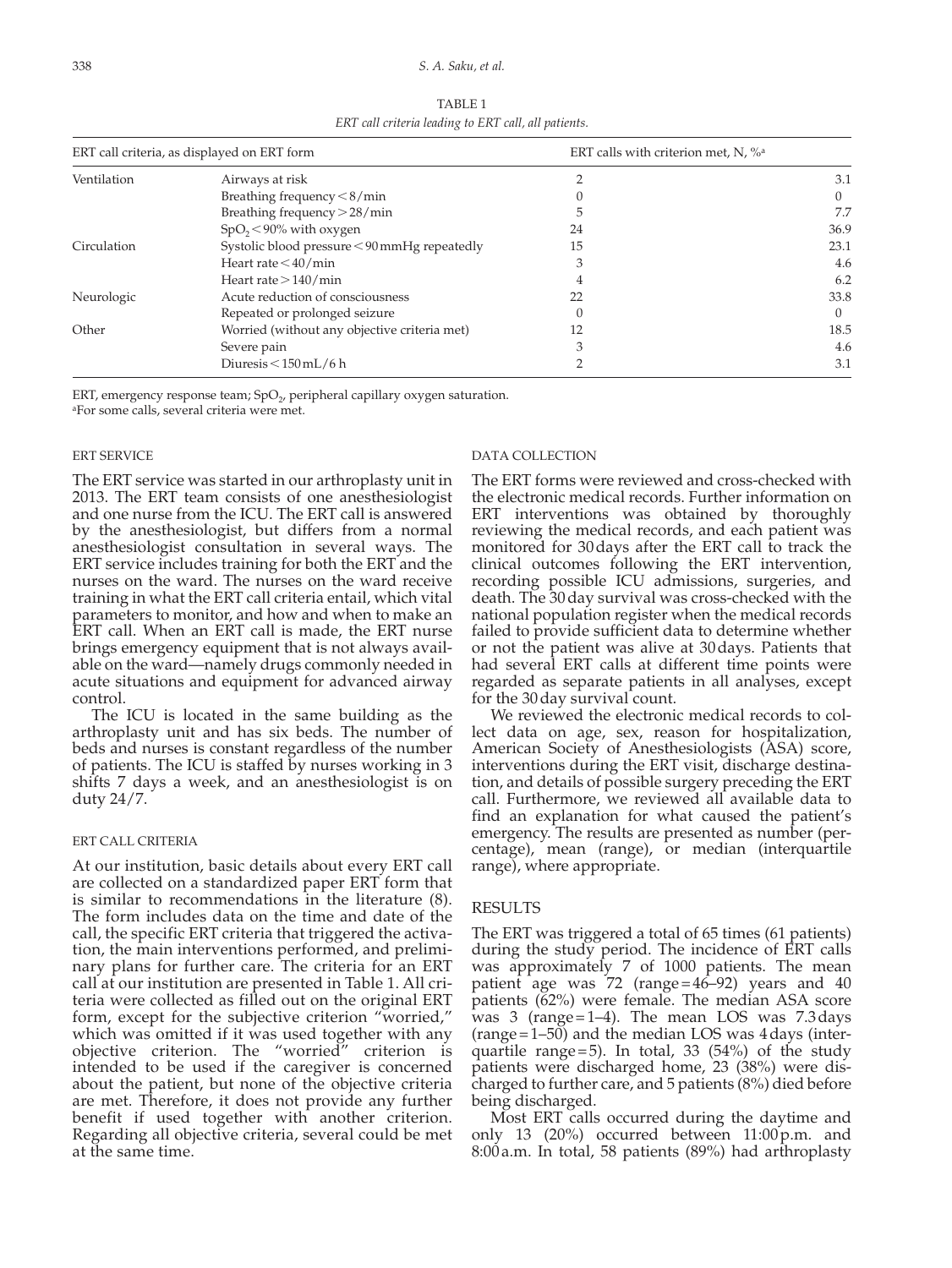| Variable                                       | All ERT calls $(n=65)$ | Primary TJA $(n=36)$ | Revision TJA $(n=20)$ | Other $(n=9)$ |
|------------------------------------------------|------------------------|----------------------|-----------------------|---------------|
| TKA                                            | 25                     | 17                   | 8                     |               |
| THA                                            | 31                     | 19                   | 12                    |               |
| Age <sup>a</sup>                               | 72.3 (46-92)           | $70.6(45 - 86)$      | 71.7 (47-91)          | $80.6(60-92)$ |
| Male, $N$ $\left(\% \right)$                   | 25(38.5)               | 12(33.3)             | 11(55.0)              | 2(22.2)       |
| ASA scoreb                                     | 3(0)                   | 3(0)                 | 3(1)                  |               |
| Length of stay $(days)^b$                      | 4(5)                   | 4(6)                 | 5(4)                  | 8 (5)         |
| Average time after surgery (days) <sup>a</sup> | $2.3(0-12)$            | $1.6(0-4)$           | $3.4(0-12)$           |               |
| ICU admission after ERT call <sup>c</sup>      | 29(44.6)               | 14 (38.9)            | 10(50.0)              | 5(50.0)       |

TABLE 2 *Descriptive statistics.*

ERT, emergency response team; TJA, total joint arthroplasty; TKA, total knee arthroplasty; THA, total hip arthroplasty; ASA, American Society of Anesthesiologists; ICU, intensive care unit.

aValues reported as mean (range).

bValues reported as median (interquartile range).

cValues reported as n (percentage of column total).

| LINE Can Cruteria teauing to LINE Can, by pattent subgroups. |                       |               |  |  |  |  |  |
|--------------------------------------------------------------|-----------------------|---------------|--|--|--|--|--|
| Primary TJA $(n=36)$                                         | Revision TJA $(n=20)$ | Other $(n=9)$ |  |  |  |  |  |
|                                                              |                       |               |  |  |  |  |  |
|                                                              |                       |               |  |  |  |  |  |
|                                                              |                       |               |  |  |  |  |  |
| 16                                                           |                       |               |  |  |  |  |  |
| 10                                                           |                       |               |  |  |  |  |  |
|                                                              |                       |               |  |  |  |  |  |
|                                                              |                       |               |  |  |  |  |  |
| 10                                                           |                       |               |  |  |  |  |  |
|                                                              |                       |               |  |  |  |  |  |
|                                                              |                       |               |  |  |  |  |  |
|                                                              |                       |               |  |  |  |  |  |
|                                                              |                       |               |  |  |  |  |  |
|                                                              |                       |               |  |  |  |  |  |

| TABLE 3                                                      |
|--------------------------------------------------------------|
| ERT call criteria leading to ERT call, by patient subgroups. |

ERT, emergency response team; TJA, total joint arthroplasty; SpO<sub>2</sub>, peripheral capillary oxygen saturation. Values are reported as number of calls.

surgery performed during the same hospitalization prior to the ERT call (19 primary THA, 12 revision THA, 17 primary TKA, 8 revision TKA, and 2 femoral amputations due to prior failed treatment of a periprosthetic infection). The ERT call occurred on average 2.3days after surgery and one-third of the calls occurred during the first postoperative day. Thirty days after the ERT call, 54 of the 61 patients (89%) were alive. Descriptive statistics for the different subgroups is presented in Table 2.

#### ERT Call Criteria and Initial Assessment

The most common criteria that triggered the ERT call were low oxygen saturation, loss or reduction of consciousness, hypotension, and worry about the patient (Table 1). Two or more criteria were met in 24 cases (36.9%). The ERT call criteria for the different subgroups are presented in Table 3. Immediately following the ERT visit, 29 patients (45%) were transferred to the ICU, and one patient died. The remaining 35 patients (54%) were initially treated in the arthroplasty ward. Three out of all patients (4.9%) required further surgery during the same hospitalization (two irrigation and debridement and one removal of implant, all three due to infection). For a flowchart of the ERT call outcomes, see Fig. 1.

#### ERT Interventions in the Ward

For the patients that remained in the arthroplasty ward, the most common ERT interventions were further diagnostics by ordering laboratory tests (25, 71%), changes to medication (19, 54%), fluid resuscitation  $(19, 54\%)$ , and oxygen therapy  $(8, 23\%)$ . The most common drugs administered were naloxone, furosemide, and oxycodone. In two cases (3% of study patients), no interventions were needed at all because the emergency had already been resolved (one patient choked on a piece of bread and one patient had benign fainting). Five patients (14%) initially treated in the ward were admitted to the ICU later during the same hospitalization.

# Patients Admitted to ICU

The most common reasons for ICU admission following an ERT call were respiratory related (18 patients,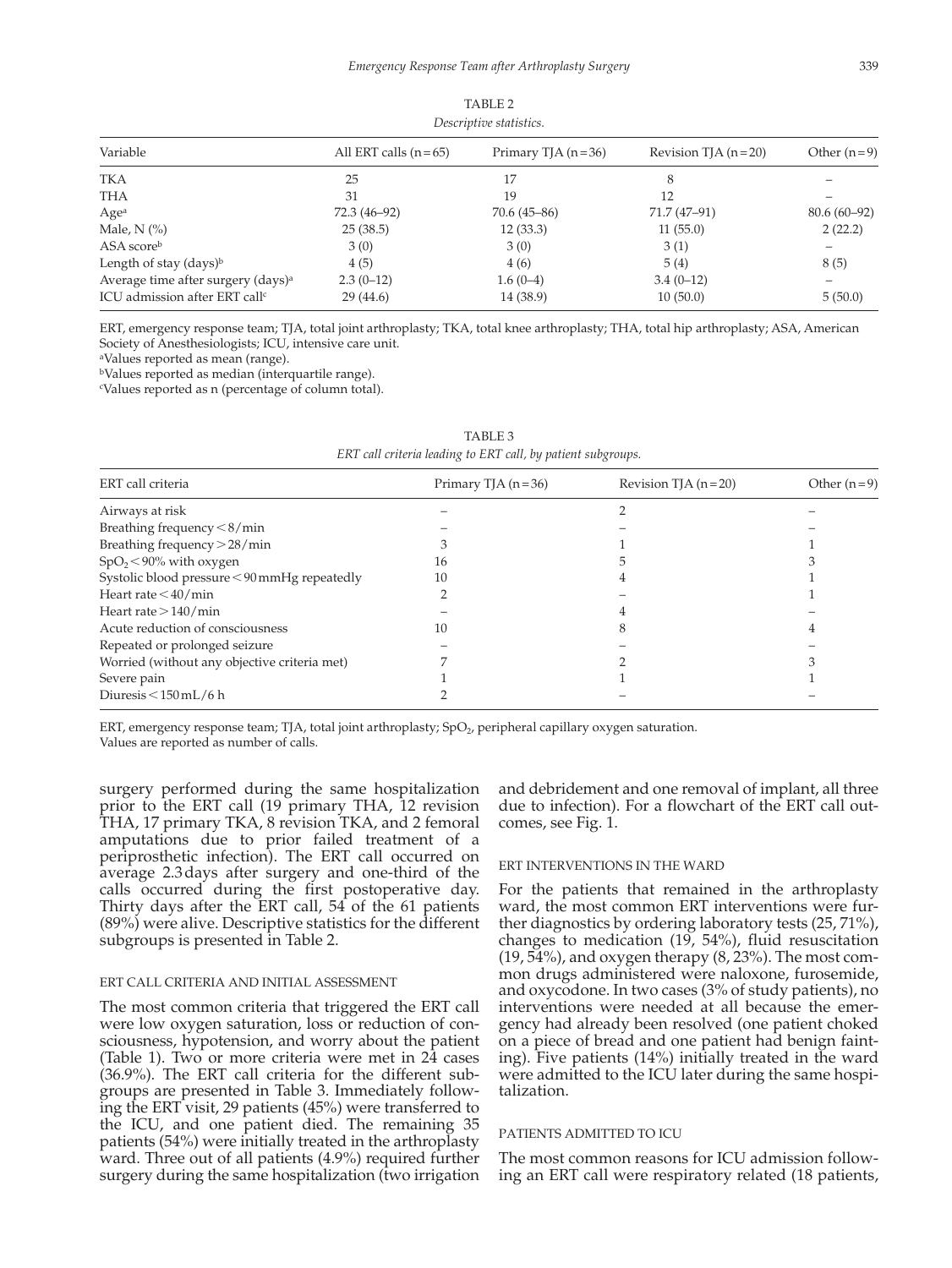

Fig. 1. Flow chart of ERT call outcomes.

ERT, emergency response team; ICU, intensive care unit.

62%), decreased level of consciousness (11 patients, 38%), and hemodynamic instability (10 patients, 34%). Seventeen patients had more than one reason for being admitted to the ICU. The most common interventions in the ICU were norepinephrine infusion (10 patients, 34%), ventilatory support (6 patients, 21%), and invasive arterial pressure monitoring (11 patients, 38%). The median ICU stay before being moved back to the arthroplasty ward or to another hospital was 2days. No patients required transfer to a level I ICU.

# Reasons for the Emergency

When evaluating retrospectively, a medical cause explaining the rapid deterioration in the patient's condition was established in 54% of the cases. The most common causes were drug-related side effects (12%), pneumonia (8%), pulmonary embolism (8%), and sepsis (6%). The drug-related side effects were mostly hypotension (side effects of spinal infusion, antihypertensive medication, and nitroglycerin) and decreased level of consciousness due to psychiatric or pain medication.

# **DISCUSSION**

In this study, we determined what triggers the ERT at a high-volume arthroplasty center, why patients are admitted to ICU following the ERT call, and what interventions are most commonly carried out by the ERT and in the ICU. To our knowledge, this is the first study describing the outcomes of triggering the ERT in an arthroplasty unit. While previous studies have mostly looked at risk factors for adverse events and/ or ICU admission after arthroplasty surgery, we were able to provide firsthand data on both reasons and interventions, for both ERT visits and subsequent ICU admissions.

### ERT Call Criteria and Initial Assessment

There were approximately seven ERT calls per 1000 patients, which is somewhat higher than previously reported for surgical patients (7). The most common criteria triggering the ERT call in the arthroplasty ward are mostly in line with previous reports of ERTs in whole-hospital settings. One study reported "airway threatened" as the most common criterion, followed by "staff worried," "decrease in Glasgow Coma Scale (GCS) score>2," and "systolic blood pressure below 90 or over 200" (12). In another study (13), also performed in a whole-hospital setting, the most common ERT criteria were "systolic blood pressure<90," "worried," and "decrease in GCS score  $>$  2."

The fourth most common ERT call criterion in our study was "worried." As ERT calls are mostly made by nurses, objective changes in vital signs are used as ERT call criteria, as such changes may reflect an underlying medical emergency. Although most criteria are objective, a nurse can still make an ERT call due to any kind of concern about the patient's condition using the "worried" criterion. This ensures that any kind of subjective concern, possibly giving clues about an ensuing medical emergency, will be addressed correctly and not overlooked. However, this could theoretically lead to a large number of false alarms, especially if the nurse is inexperienced. In this study, however, this did not seem to be a concern. Every fifth call was triggered by the "worried" criterion, and only 3% of all ERT calls required no intervention.

#### ERT Interventions in the Ward

About half of the patients (45%) with a medical emergency could be treated in the ward. It is likely that without the ERT service, many of these patients would have been admitted to the ICU.

As the most common interventions for the patients treated in the ward were further diagnostics byordering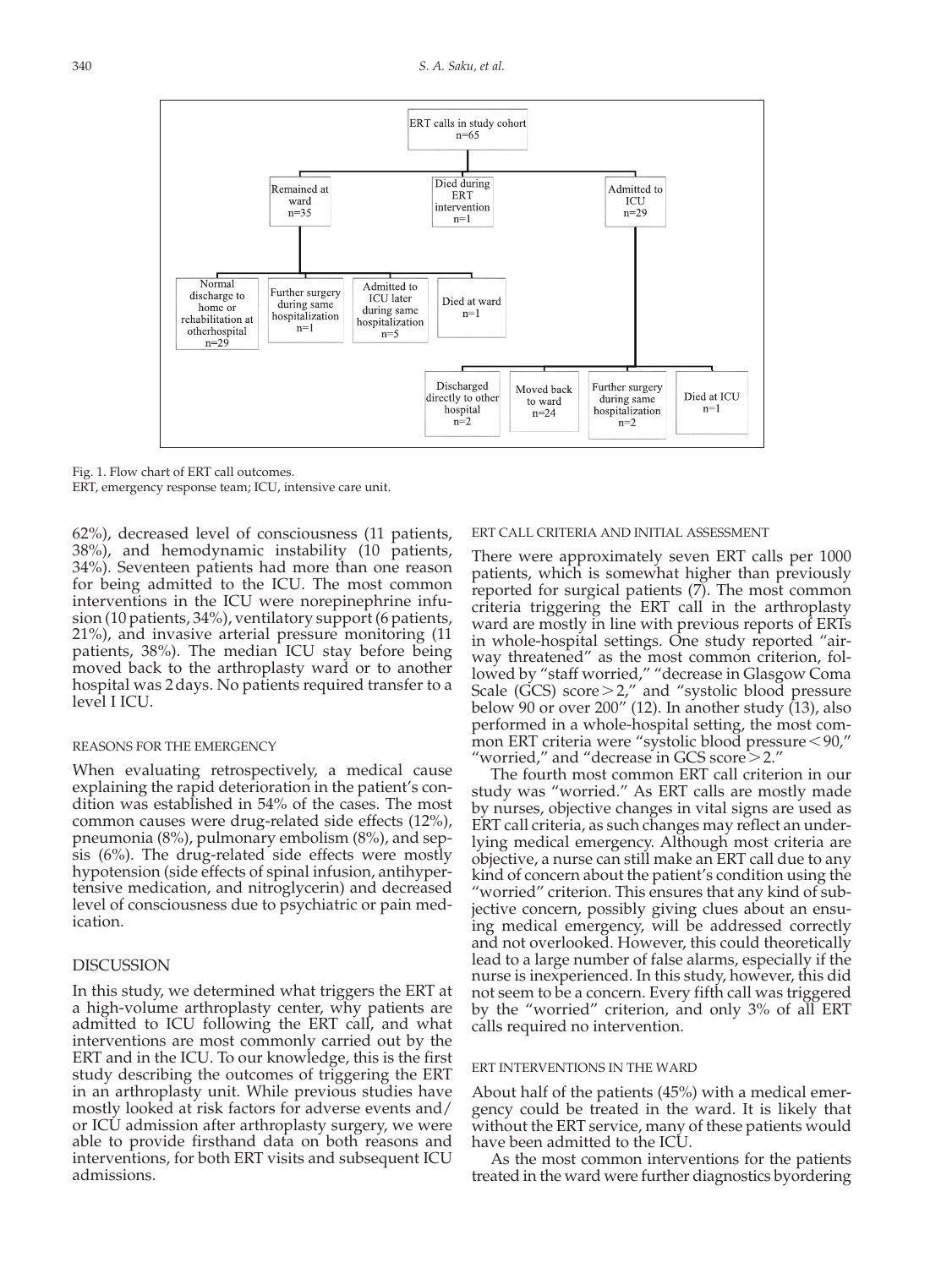laboratory tests, changing medication and administering intravenous fluid, some of the interventions might have been performed by an attending physician alone, without making an ERT call. However, the ERT call threshold should be low enough to allow for some "easy calls," since the consequences of not noticing a real emergency in time may be catastrophic.

# Patients Admitted to ICU

Memtsoudis et al. (3) found that cardiac and pulmonary complications were the most common reasons for patients to require critical care services after TJA. Another recent study (14) reported that oxygen requirement >6 liters, or positive pressure ventilation, and hypotension requiring vasopressors were the most common ICU interventions after TJA. Our results are consistent with these previous results, as respiratory insufficiency and hemodynamic instability were among the most common reasons for ICU admission in our study.

### Reasons for the Emergency

The retrospectively determined medical reasons for the emergency leading to ERT activation are partially in line with previous knowledge about common medical emergencies after arthroplasty surgery. One study reported pulmonary embolism, tachyarrhythmia, and acute myocardial infarction as the most common major systemic complications after TJA (1). In the latter study, as opposed to ours, pneumonia and sepsis were rarer complications.

In our study, every 10th medical emergency was caused by a drug-related side effect. Patients undergoing TJA require strong pain medication during the first few days after surgery, and the surgery may affect the physiology enough to interfere with the patient's regular medication. About half of the drug-related side effects were excessive sedation due to opioids or psychiatric drugs, or due to other drugs interacting with the pain medication. Although these patients comprise a small fraction of all patients treated during the study period, drug interactions might still be more easily preventable than pneumonia and sepsis, for example, and this issue should therefore be highlighted.

#### **LIMITATIONS**

Our study has its limitations. First, there were sometimes several criteria triggering the ERT call, and occasionally several reasons for being admitted to the ICU. These results might therefore be difficult to interpret when the single most important reason is not evident. Also, upon retrospective review, it was sometimes difficult to conclusively identify a medical reason for the emergency leading to the ERT call, and only clear cases were therefore taken into account. However, due to the retrospective assessment, the causes should be interpreted with caution. Finally, it is difficult to establish whether the utilization of an ERT service lowers the rate of unplanned ICU admissions, since undertaking a controlled study would not be feasible. It seems plausible, however, that the implementation of an ERT service has some effect on lowering the number of unplanned ICU admissions, as supported by previous studies (4, 6).

### **CONCLUSION**

The most common triggers for ERT activation were low oxygen saturation, loss or reduction of consciousness, and hypotension. Although all of the study patients met the ERT call criteria, potentially having severe emergencies, half of the emergencies could be resolved in the arthroplasty ward, with only five patients subsequently being moved to the ICU. The ERT trigger threshold seems appropriate, as only 3% of the ERT calls required no intervention. ERT intervention duly appears useful in addressing concerns that can potentially lead to unplanned ICU admission.

# Declaration of Conflicting Interests

The author(s) declared no potential conflicts of interest with respect to the research, authorship, and/or publication of this article.

### Ethical Approval

This article does not contain any studies with human participants or animals performed by any of the authors.

# **FUNDING**

The author(s) disclosed receipt of the following financial support for the research, authorship, and/or publication of this article: This work was funded by grants from Finska Läkaresällskapet, Ålands Kulturstiftelse, Ålands Landskapsregering, Vappu Uuspään Säätiö, Medicinska understödsföreningen liv och hälsa, Svenska Kulturfonden, Suomen Artroplastiayhdistys, and Suomen Lääketieteen Säätiö.

# ORCID iD

S. A. Saku **iD** <https://orcid.org/0000-0003-3151-025X>

### **REFERENCES**

- 1. Pulido L, Parvizi J, Macgibeny M et al: In hospital complications after total joint arthroplasty. J Arthroplasty 2008;23: 139–145.
- 2. Memtsoudis S, Rosenberger P, Walz JM: Critical care issues in the patient after major joint replacement. J Intensive Care Med 2007;22:92–104.
- 3. Memtsoudis S, Sun X, Chiu YL et al: Utilization of critical care services among patients undergoing total hip and knee arthroplasty. Anesthesiology 2012;117:107–116.
- 4. Baxter AD, Cardinal P, Hooper J et al: Medical emergency teams at the Ottawa Hospital: The first two years. Can J Anaesth 2008;55:223–231.
- 5. Jones D, Opdam H, Egi M et al: Long-term effect of a medical emergency team on mortality in a teaching hospital. Resuscitation 2007;74:235–241.
- 6. Dacey M, Mirza ER, Wilcox V et al: The effect of a rapid response team on major clinical outcome measures in a community hospital. Crit Care Med 2007;35:2076–2082.